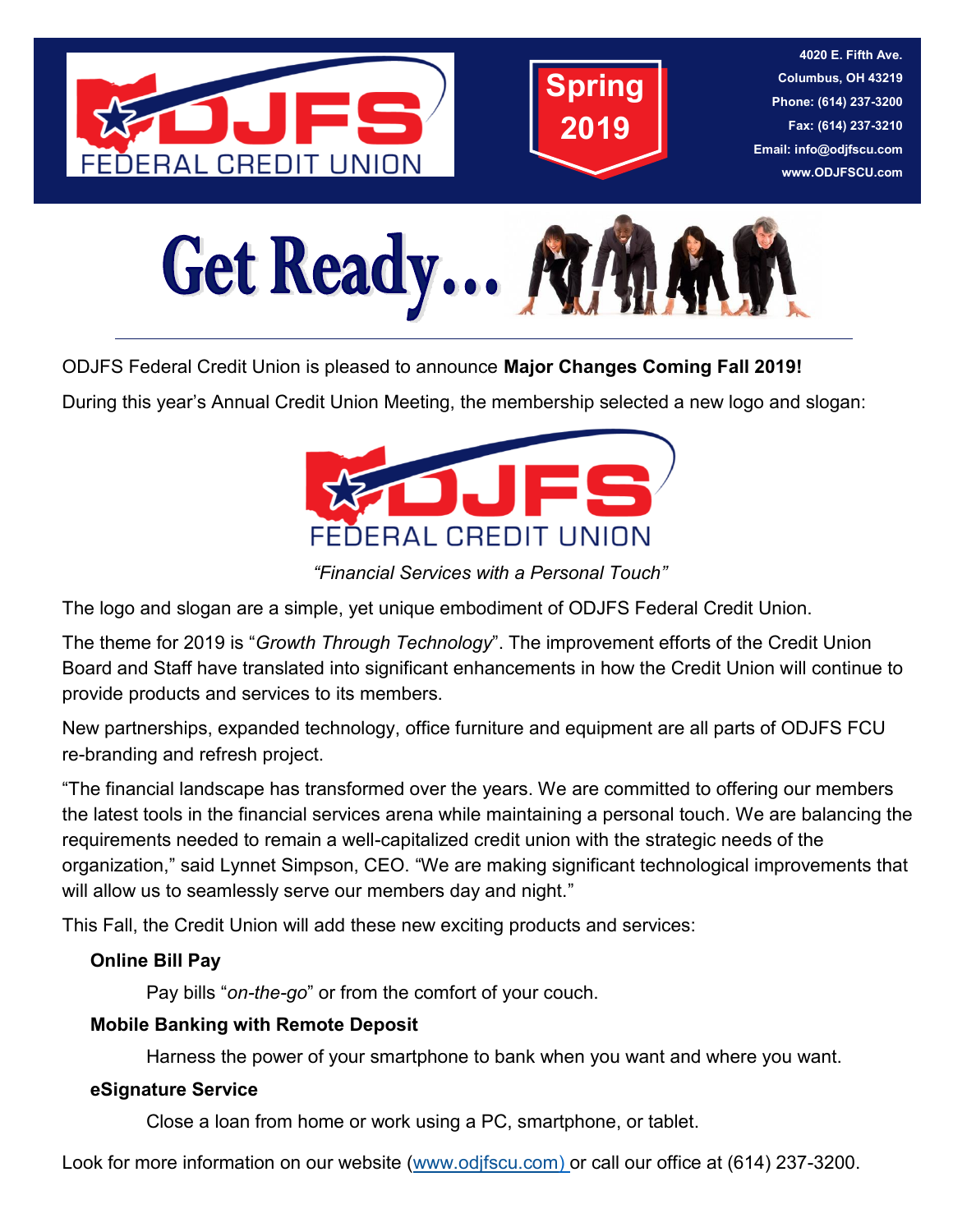# **Finance Your New or Used Vehicle with ODJFS FCU!**

- **> GAP Insurance**
- **> Credit Life Insurance**
- **> Disability Insurance**
- **> ACH Direct Deposit Payment**
- **> Payroll Deduction**

To Apply: Submit a loan application and proof of income

# *What is GAP Insurance?*

A vehicles value depreciates the moment it is driven off the car lot. Statistics point out that many vehicles lose up to 20% of their value within the first year. Insurance companies only cover the depreciated value of the vehicle at the time of the claim should the car be badly damaged or totaled in an accident.

GAP Insurance covers the difference between what the car is currently worth (the amount the insurance company will pay out on the claim) and the amount you actually owe on it. GAP Insurance fills in "the gap" and often pays off the damaged or totaled vehicle.

Ask us how to purchase GAP Insurance for your vehicle.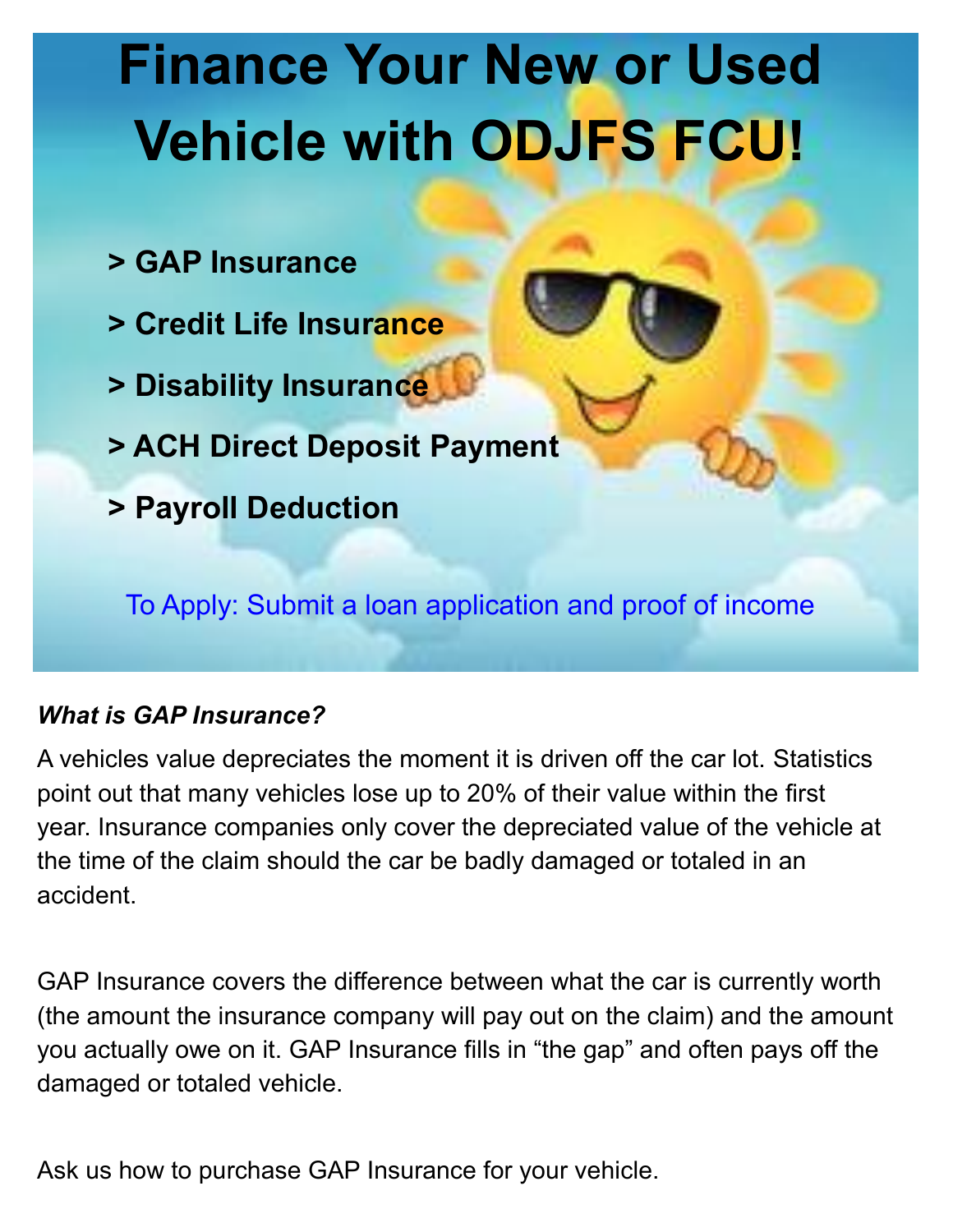# **Here's something more to love:**

**Get \$100 in cash rewards on UNLIMITED lines** 

Credit union members get \$100 per line in cash rewards for every new line activated with Sprint® - and, for a limited time, this offer is available on UNLIMITED lines. Plus, you'll receive \$100 in loyalty cash rewards every year.

Sign up today to enjoy the benefits of credit union membership with Sprint's best Credit Union Member Cash Rewards offer EVER!

- 1. Add a line to your new or existing Sprint account and mention you're a credit union member.
- 2. Register at LoveMyCreditUnion.org/Paul
- 3. Cash rewards will be directly deposited into your credit union account within six to eight weeks.

#### **Already a Sprint customer?**

Register now to receive a \$100 loyalty cash reward every year starting one year after registration.

#### **Get Cash Rewards**

\

Take advantage of this limited time offer today! Visit LoveMyCreditUnion.org/Paul to learn more.



# *Vacation Club Details*

The 2019 Vacation Club checks will be deposited to your Regular Share Account, and available for you to withdraw by ATM, MTA, mail or in person on **Wednesday, May 1st**.

You can join the Vacation Club, or make changes to your current Vacation Club account at any time.

You do not need to complete the form if you do not wish to make changes to your current club account *–* your account will automatically renew*.*